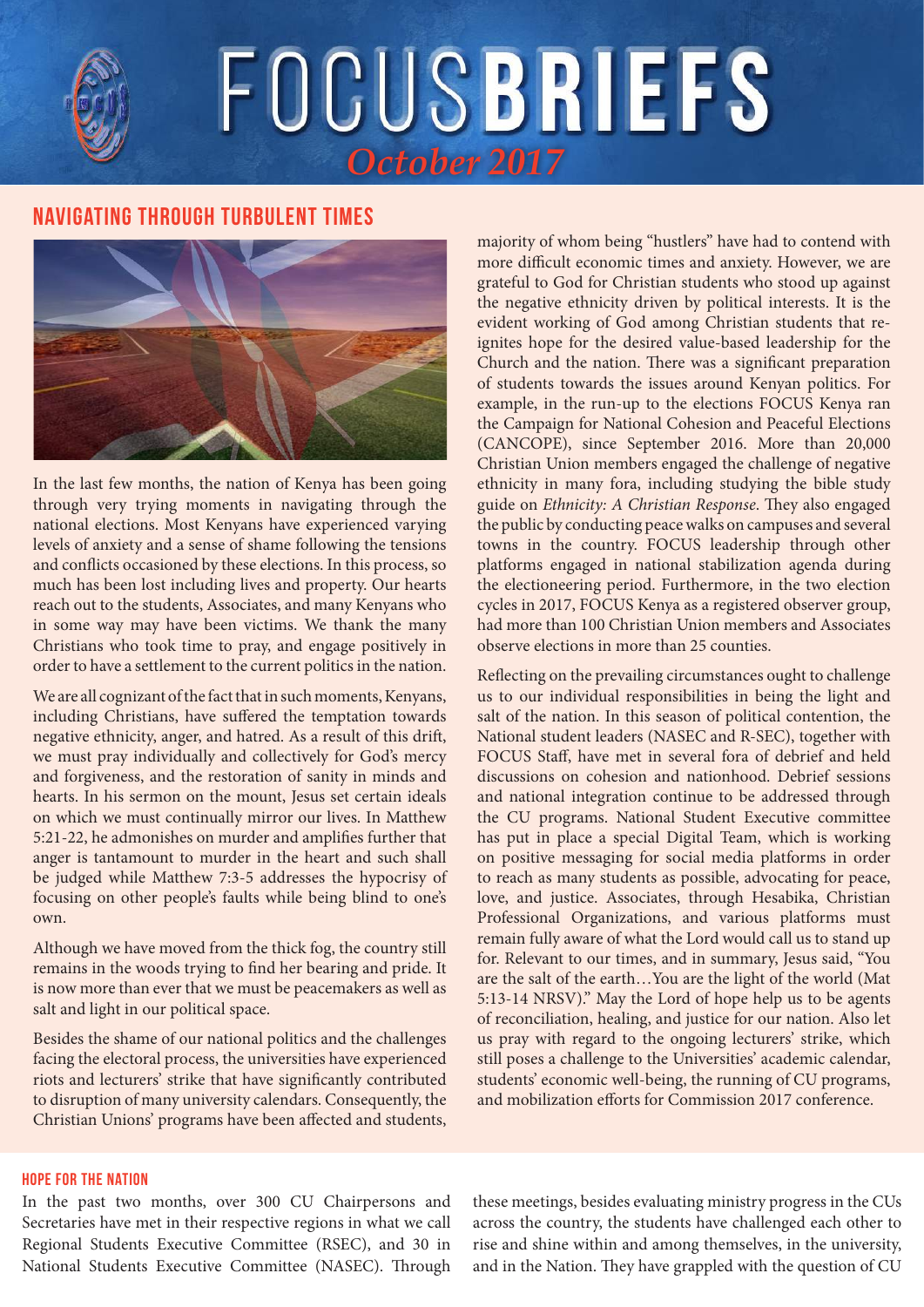

Leaders and members glowing in the light of the glory of God that the campus and the Nation may see and come to Him.

Great hope can be seen in the upcoming leaders in our Christian Unions when we consider their level of commitment, responsibility and passion in planning, implementing, and evaluating the FOCUS Strategic Plan 2016-2020. RSEC and NASEC have provided an opportunity for accountability among the CU leaders, a virtue which as a Movement, we are committed to enhance in preparing our students for leadership positions in our Nation. FOCUS Staff and associates continue to invest in mentoring these leaders.

Students in FOCUS have had opportunities to mingle and sharpen each other through such opportunities as RSEC, NASEC, FOCUS Sundays, Regional Prayer meetings among others. Such fora create opportunities for cross-pollination of ideas that help in developing competent leaders. Pray for smooth leadership transition expected in various CUs in the next one month.

### **Hope as Fresh Men and Women join Campuses**

Each year our colleges and universities admit many fresh students. This year 20, 414 students joined different Christian Unions in FOCUS. Through robust and diverse ways, the first years have received a warm welcome in the CUs. Most of the CUs are now embarking on a comprehensive induction program known as Anza fyt. The program has been quite instrumental in helping the first years maneuver through the challenging realities of campus life by providing spiritual nurture, support, and guidance for the students as they engage the new life on campus.

Other CUs took the opportunity to evangelize to the first years. A significant number of first years received Christ in their first week in Campus. "What mess could happen if I missed this fellowship!" Thomas, one of the 7 first year students who gave their life to Jesus on their first day in campus, exclaimed. Thomas is among many first years who will meaningfully face campus life having given their lives to Jesus and zealously walking the narrow path.

# **CU Members Collaborate with University Administration**

At Jomo Kenyatta University of Agriculture and Technology, Main Campus, the Christian Union students offered themselves to the university administration as ushers during the registration week. The CU had already printed brochures with the Campus map to guide the first years locate key university installations as well as information about the CU and activities

they had planned to usher the freshers in their Campus. Some parents could not hide their joy seeing their daughters and sons received by loving and caring colleagues.

Our prayer is that these first years will benefit from the discipleship programs available in the CU such as Sunday and Mid-Week fellowships, Brothers and Sisters fellowship, Prayer meetings, Bible Study, BEST-P and Evangelistic Team Fellowships.

# **Developing Leaders, Transforming Nations through STEM**

On 29th July, 2017, at the FOCUS Students Centre, it was all joy as expressed through a dance, a song, a poem, and a skit during the Convocation for the outgone team of 37 STEM Staff in Students Ministry and 2 in STEM Community Development working as teachers in Dadaab Refugee Camp.

Subsequently, another set of 40 STEM Staff have already settled in different stations across our campuses, Dadaab, and in Kakuma Refugee Camps after taking over the baton from the previous team. Also, we sent two of the immediate former STEM Staff to Norway for an exchange program referred to as NKSS: Issa Gachanja and Carolyne Kimani have settled well in Hald and are undergoing training to help them effectively minister.

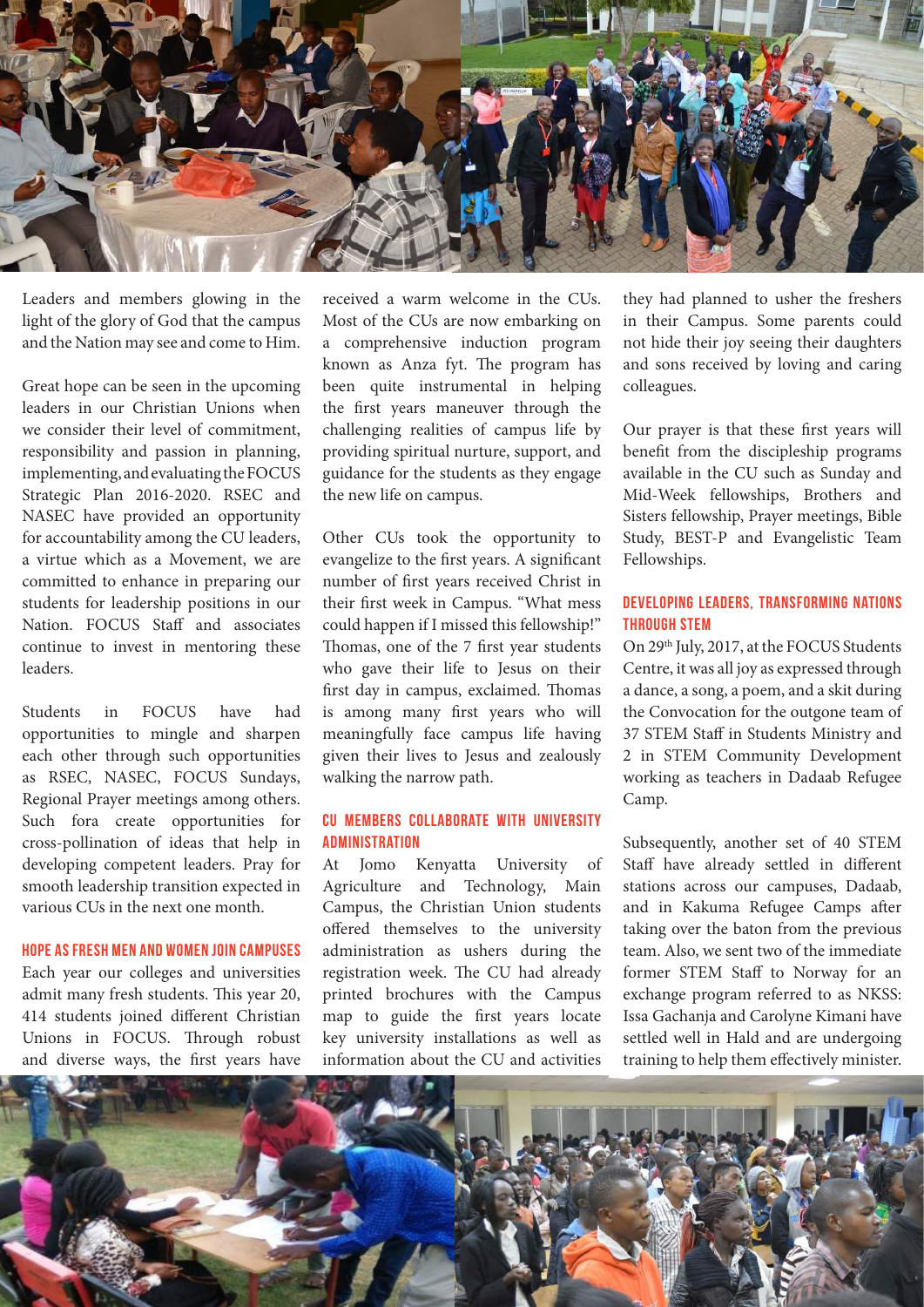

Three participants from Norway joined FOCUS on 4<sup>th</sup> October, 2017. Anne Janssen (Kendi); Ingelin Johansen (Naserian) and Nora Bakke (Nekesa Mueni) will be working in the slums in their first quarter and later be stationed in different CUs. Pray for staff to find joy and fulfillment in their service.

# **Towards a Growing Partnership with the Church**

FOCUS Kenya's mission envisions Christian Students and Christian Graduates Impacting Institutions of Higher Learning, the Church and Society. With the increase in Student population, especially those who do not reside within campus, opportunities for partnership with churches in student ministry are glaring. In June 2017, FOCUS organized a consultation in which 41 key Church leaders, representing 31 churches, and 13 Student leaders attended. The theme was, *Building Synergistic Partnership for Better Students Ministry in Kenya.*  Consequently, some churches have embraced the support of FOCUS through the new STEM-Church arrangement. FOCUS seeks to reach out to students wherever they are – on campus, in the estates, and in the churches. Many more churches have started using FOCUS Bible study materials, offering venues for students to meet, and supported FOCUS financially. We are grateful for several collaborative events going on. Out of this consultation, one of the pastors confesses that their church has conceived the idea of building houses near a university in order to improve students' accommodation facilities, and act as an outreach strategy.

This year, many churches are not only supporting FOCUS financially for the Missions Conference (Commission 2017), a significant number are sponsoring their

own youth to Commission in order to experience God's calling in their lives.

### **Vision for Student Centers in the Regions**

Over the years the FOCUS Student Centre in Kasarani has served FOCUS training and retreat needs. However, the facility is now overstretched besides being far from the rest of the 5 Regions. The vision to have each region having a student center has been embraced by all stakeholders. Associates and Students are making every effort to raise funds to buy pieces of land for this purpose. Pwani region, Central Rift region, and Mt Kenya region have set pace for this initiative and have held fund-drives. We are grateful to Associates who are giving to this project, including land donations to see this dream actualized.

# **Diaspora Associates**

The Diaspora Associates have their ears on the ground, supporting FOCUS in various ways. They are a constant reminder that FOCUS has exported missionaries who serve him in diverse ways. They inspire the FOCUS ministry to keep on investing faithfully in the lives of students, some of whom the Lord will send to the ends of the earth.

# **Christian Faculty Members Engaging the College and University**

The Christian scholars need to flourish and influence people, ideas and structures in the institutions higher of learning through Discipleship and mentorship of students. It is Terence C. Halliday in his article *Engaging the Whole University for Christ,* who describes the mission to the university as undergraduate students, associates, faculty, administrators and the research staff being involved in "everything that the university does: its research and teaching, training in critical thinking, search for truth, as well as its approach to the most difficult and vexing issues in thought and practice, in academic life and in national life."

It is by this realization that FOCUS initiated the National University Faculty Engagement Consultations (NUFECs) and consequently, the Regional University Faculty Engagement Consultations (RUFECs) as a platform for the Christian Faculty, Chaplains, and CU patrons to meet and deliberate on the issues affecting the College and the University. This is an opportunity for Faculty members, in particular, to more than ever recognize their unique mission opportunities on campus and in the